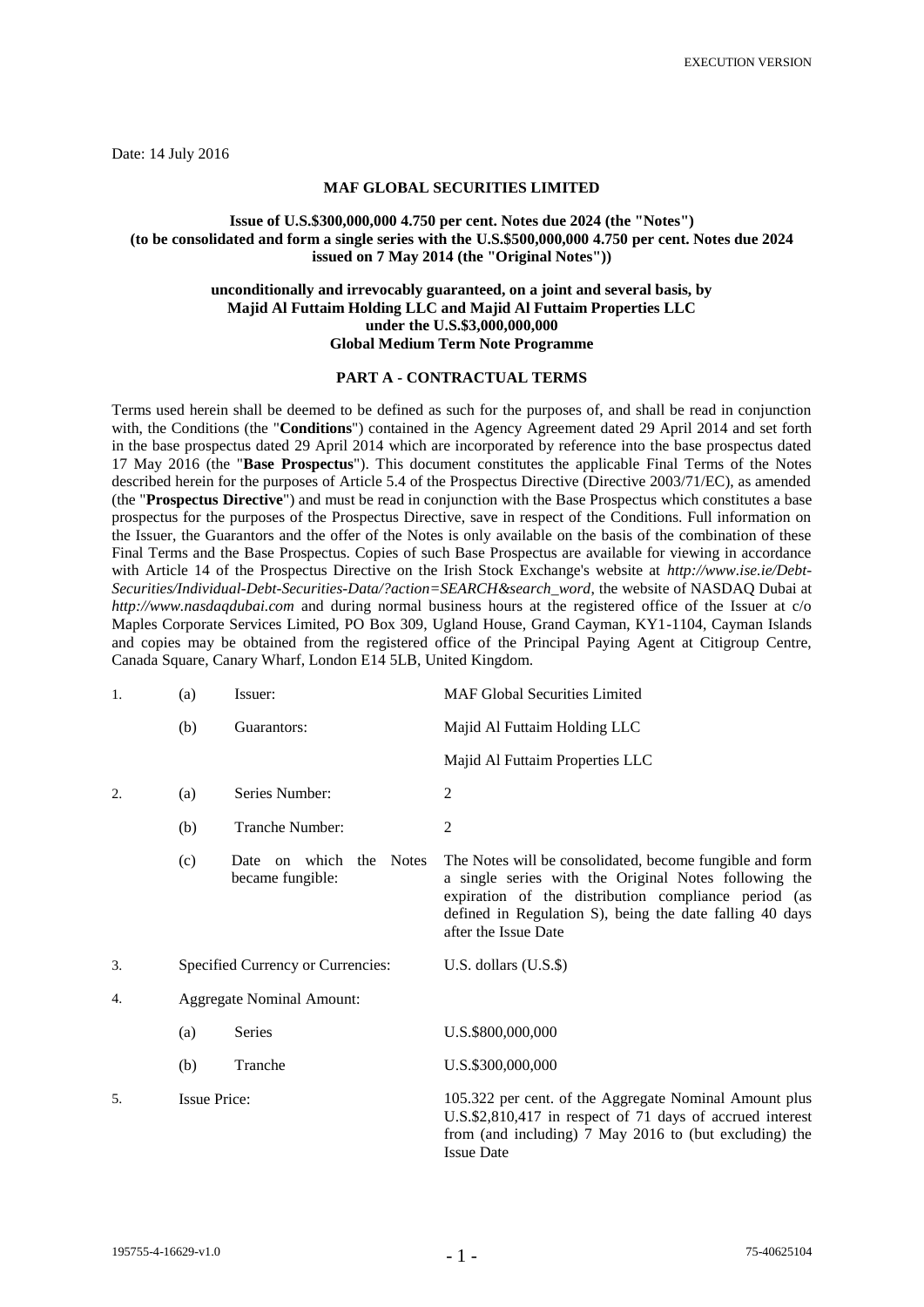| 6.  | (a)                                                                                    | <b>Specified Denominations:</b>                                 | U.S.\$200,000 and integral multiples of U.S.\$1,000 in<br>excess thereof                                                                                      |
|-----|----------------------------------------------------------------------------------------|-----------------------------------------------------------------|---------------------------------------------------------------------------------------------------------------------------------------------------------------|
|     | (b)                                                                                    | <b>Calculation Amount:</b>                                      | U.S.\$1,000                                                                                                                                                   |
| 7.  | (a)                                                                                    | <b>Issue Date:</b>                                              | 18 July 2016                                                                                                                                                  |
|     | (b)                                                                                    | <b>Interest Commencement Date:</b>                              | 7 May 2016                                                                                                                                                    |
| 8.  | <b>Maturity Date:</b>                                                                  |                                                                 | 7 May 2024                                                                                                                                                    |
| 9.  | <b>Interest Basis:</b>                                                                 |                                                                 | 4.750 per cent. Fixed Rate                                                                                                                                    |
| 10. | Redemption/Payment Basis:                                                              |                                                                 | Subject to any purchase and cancellation or early<br>redemption, the Notes will be redeemed on the Maturity<br>Date at 100 per cent. of their nominal amount. |
| 11. | Change<br>of<br>Interest<br><b>Basis</b><br><sub>or</sub><br>Redemption/Payment Basis: |                                                                 | Not Applicable                                                                                                                                                |
| 12. | Put/Call Options:                                                                      |                                                                 | Change of Control Put                                                                                                                                         |
|     |                                                                                        |                                                                 | (further particulars specified below)                                                                                                                         |
| 13. | (a)                                                                                    | Status of the Notes:                                            | Senior                                                                                                                                                        |
|     | (b)                                                                                    | Status of the Guarantee:                                        | Senior                                                                                                                                                        |
|     | (c)                                                                                    | Board<br>for<br>Date<br>approval<br>issuance of Notes obtained: | 9 May 2016                                                                                                                                                    |

# **PROVISIONS RELATING TO INTEREST (IF ANY) PAYABLE**

| 14.                                      | <b>Fixed Rate Note Provisions:</b>   |                           | Applicable                                                                 |
|------------------------------------------|--------------------------------------|---------------------------|----------------------------------------------------------------------------|
|                                          | $Rate(s)$ of Interest:<br>(a)        |                           | 4.750 per cent. per annum payable semi annually in arrear                  |
|                                          | (b)                                  | Interest Payment Date(s): | 7 May and 7 November in each year up to and including<br>the Maturity Date |
|                                          | (c)                                  | Fixed Coupon Amount(s):   | U.S.\$23.75 per Calculation Amount                                         |
|                                          | (d)                                  | Broken Amount(s):         | Not Applicable                                                             |
|                                          | (e)                                  | Day Count Fraction:       | 30/360                                                                     |
|                                          | (f)                                  | Determination Date(s):    | Not Applicable                                                             |
| 15.                                      | <b>Floating Rate Note Provisions</b> |                           | Not Applicable                                                             |
| 16.                                      | Zero Coupon Note Provisions          |                           | Not Applicable                                                             |
| <b>PROVISIONS RELATING TO REDEMPTION</b> |                                      |                           |                                                                            |
| 17.                                      | Issuer Call:                         |                           | Not Applicable                                                             |

| .   | 199401 Can.   |                        | TWE Applicable                                                  |  |
|-----|---------------|------------------------|-----------------------------------------------------------------|--|
| 18. | Investor Put: |                        | Not Applicable                                                  |  |
| 19. |               | Change of Control Put: | Applicable                                                      |  |
|     | (a)           | Amount:                | Change of Control Redemption U.S.\$1,000 per Calculation Amount |  |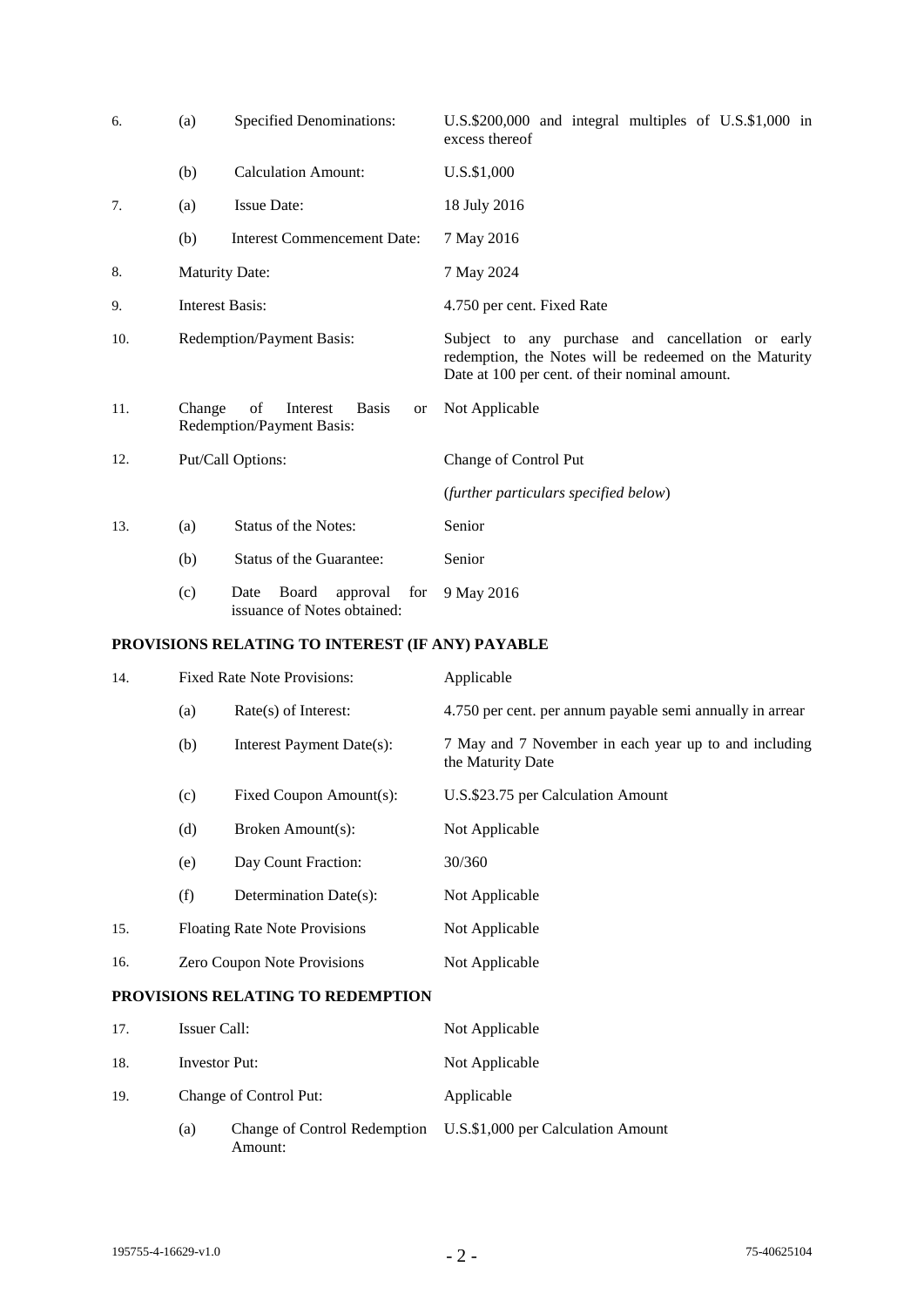| 20. |                                                                                                                                            | Final Redemption Amount:                                                                                                                      | U.S.\$1,000 per Calculation Amount                                                                                                                             |
|-----|--------------------------------------------------------------------------------------------------------------------------------------------|-----------------------------------------------------------------------------------------------------------------------------------------------|----------------------------------------------------------------------------------------------------------------------------------------------------------------|
| 21. |                                                                                                                                            | Early Redemption Amount payable on<br>redemption for taxation reasons or on<br>event of default and/or the method of<br>calculating the same: | U.S.\$1,000 per Calculation Amount                                                                                                                             |
|     |                                                                                                                                            | <b>GENERAL PROVISIONS APPLICABLE TO THE NOTES</b>                                                                                             |                                                                                                                                                                |
| 22. | Form of Notes:                                                                                                                             |                                                                                                                                               | <b>Registered Notes:</b>                                                                                                                                       |
|     |                                                                                                                                            |                                                                                                                                               | Regulation S Global Note (U.S.\$300,000,000 nominal<br>amount) registered in the name of a nominee for<br>depositary for Euroclear and Clearstream, Luxembourg |
| 23. | Additional Financial Centre(s) or other<br>special provisions relating to Payment<br>Days:                                                 |                                                                                                                                               | Not Applicable                                                                                                                                                 |
| 24. | Talons for future Coupons or Receipts<br>to be attached to Definitive Notes in<br>bearer form (and dates on which such<br>Talons mature):  |                                                                                                                                               | No                                                                                                                                                             |
| 25. | Details relating to Partly Paid Notes:<br>amount of each payment comprising<br>the Issue Price and date on which each<br>payment is to be: |                                                                                                                                               | Not Applicable                                                                                                                                                 |
| 26. | Details relating to Instalment Notes:                                                                                                      |                                                                                                                                               |                                                                                                                                                                |
|     | (a)                                                                                                                                        | Instalment Amount(s):                                                                                                                         | Not Applicable                                                                                                                                                 |
|     | (b)                                                                                                                                        | Instalment Date(s):                                                                                                                           | Not Applicable                                                                                                                                                 |
| 27. | Redenomination applicable:                                                                                                                 |                                                                                                                                               | Redenomination not applicable                                                                                                                                  |
| 28. | <b>RMB</b> Currency Event:                                                                                                                 |                                                                                                                                               | Not Applicable                                                                                                                                                 |
| 29. | Financial covenants:                                                                                                                       |                                                                                                                                               |                                                                                                                                                                |
|     | (a)                                                                                                                                        | Total Net Indebtedness<br>to<br><b>Total Equity Ratio:</b>                                                                                    | Does not exceed 1:1, as set out in Condition 4                                                                                                                 |
|     | (b)                                                                                                                                        | <b>EBITDA</b> to Net Finance Costs<br>Ratio:                                                                                                  | Not less than 1.5:1, as set out in Condition 4                                                                                                                 |
|     | (c)                                                                                                                                        | Secured Assets to Total Assets<br>Percentage:                                                                                                 | Not to exceed an amount equal to 49 per cent. of the Total<br>Assets of the Group, as set out in Condition 4                                                   |
| 30. | U.S. Selling Restrictions:                                                                                                                 |                                                                                                                                               | Reg. S Category 2                                                                                                                                              |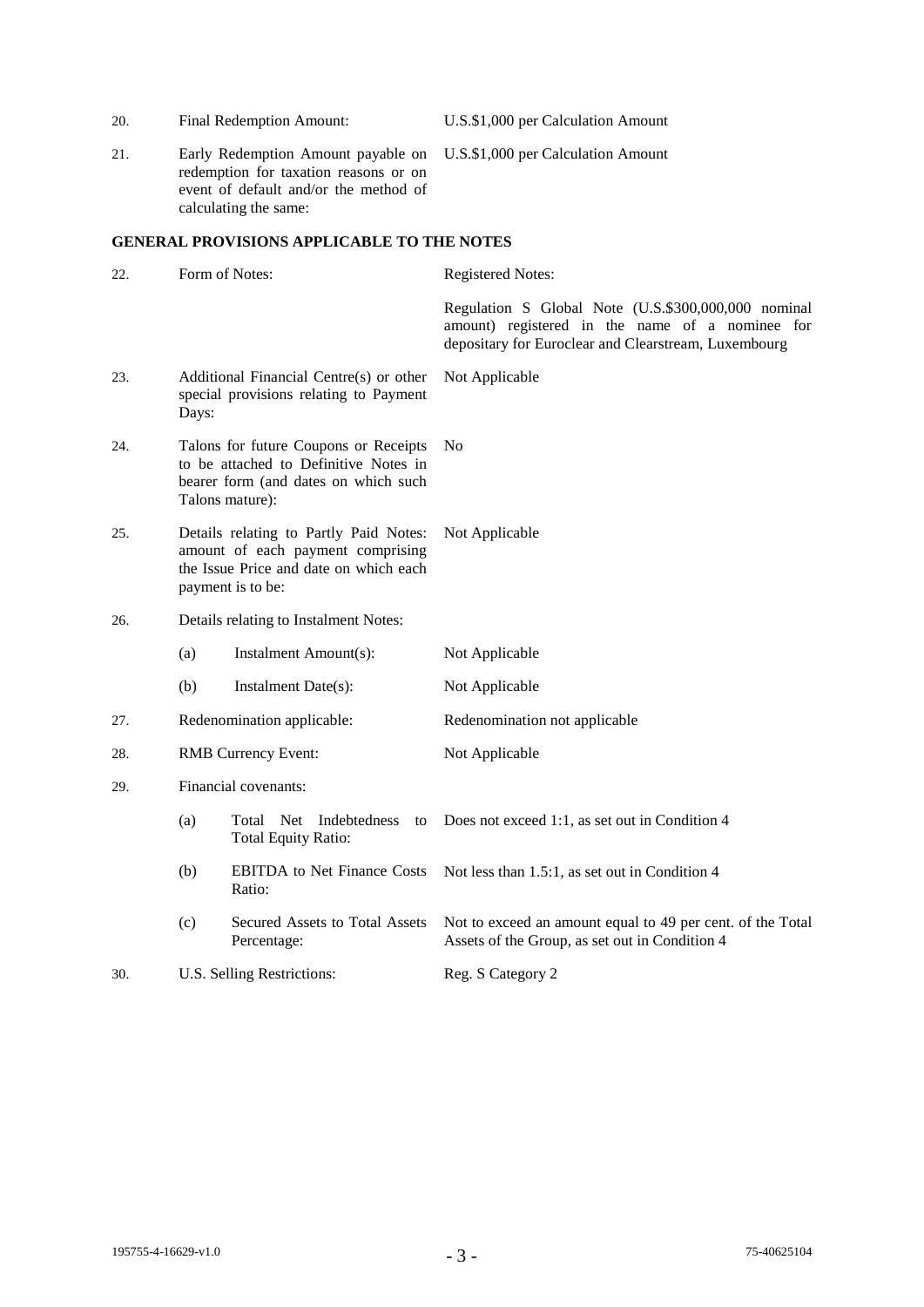Signed on behalf of

## **MAF GLOBAL SECURITIES LIMITED:**

By: .... . . . . . . . . . . .

Duly authorised

By: ............

Duly authorised

Signed on behalf of

Signed on behalf of MAJID AL FOTTAIM HOLDING LLC: By: Duly authorised

 $\mathbf{a}$ By: .........

Duly authorised

MAJID AL FUTTAIM PROPERTIES LLC: By: Duly authorised By: ............... . . . . . . . . . . . . . . Duly authorised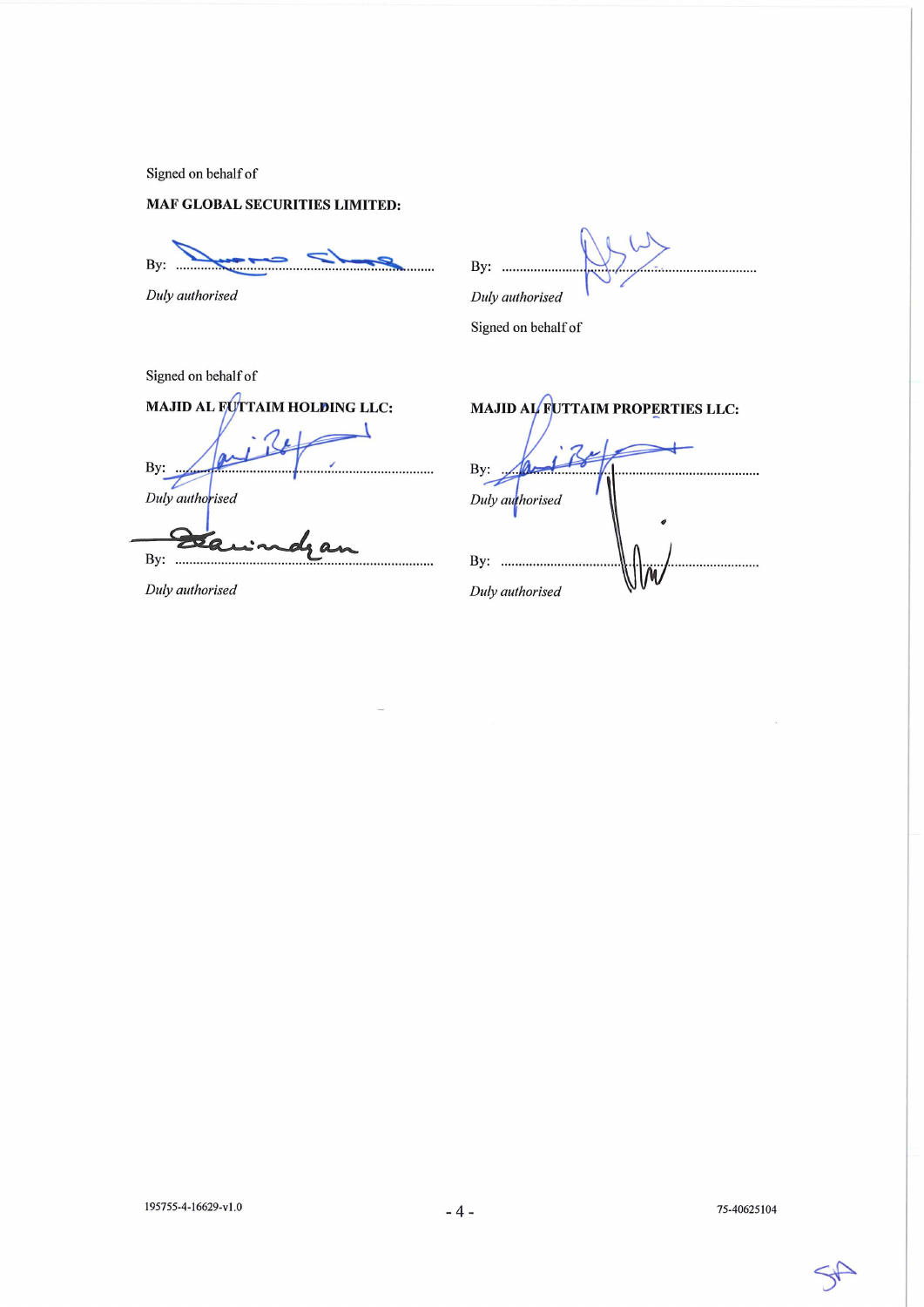## **PART B - OTHER INFORMATION**

## 1. **LISTING AND ADMISSION TO TRADING**

(a) Listing and Admission to trading:

Application has been made by the Issuer (or on its behalf) for the Notes to be admitted to trading on the Irish Stock Exchange's regulated market and NASDAQ Dubai and admission to the Official List of the Irish Stock Exchange and the Official List maintained by the Dubai Financial Services Authority) with effect from on or about 18 July 2016.

The Original Notes were admitted to trading on the Irish Stock Exchange's regulated market and NASDAQ Dubai and were admitted to the Official List of the Irish Stock Exchange and the Official List maintained by the Dubai Financial Services Authority.

(b) Estimate of total expenses related to admission to trading:

EUR 600 related to the admission to trading on the Irish Stock Exchange's Main Securities Market and U.S.\$2,000 related to the admission to trading on NASDAQ Dubai.

#### 2. **RATINGS**

(a) The Notes to be issued have been rated:

S&P: BBB

Fitch: BBB

S&P is established in the European Union and is registered under Regulation (EC) No. 1060/2009 (as amended).

Fitch is established in the European Union and is registered under Regulation (EC) No. 1060/2009 (as amended).

### 3. **INTERESTS OF NATURAL AND LEGAL PERSONS INVOLVED IN THE ISSUE**

Save for any fees payable to the Managers, so far as the Issuer and the Guarantors are aware, no person involved in the issue of the Notes has an interest material to the offer. The Managers and their affiliates have engaged, any may in the future engage, in investment banking and/or commercial banking transactions with, and may perform other services for the Issuer or the Guarantors or their affiliates in the ordinary course of business for which they may receive fees.

#### 4. **YIELD** (*Fixed Rate Notes only*)

Indication of yield: 3.950 per cent. per annum

## **5 OPERATIONAL INFORMATION**

(a) ISIN: Until the Notes are consolidated, become fungible with and form a single series with the Original Notes, the Notes will have the temporary ISIN XS1449224259. After that, the Notes will have the same ISIN as the Original Notes, which is XS1064799841. (b) Common Code: Until the Notes are consolidated, become fungible with and form a single series with the Original Notes, the Notes will have the temporary Common Code 144922425. After that, the Notes will have the same Common Code as the Original Notes, which is 106479984